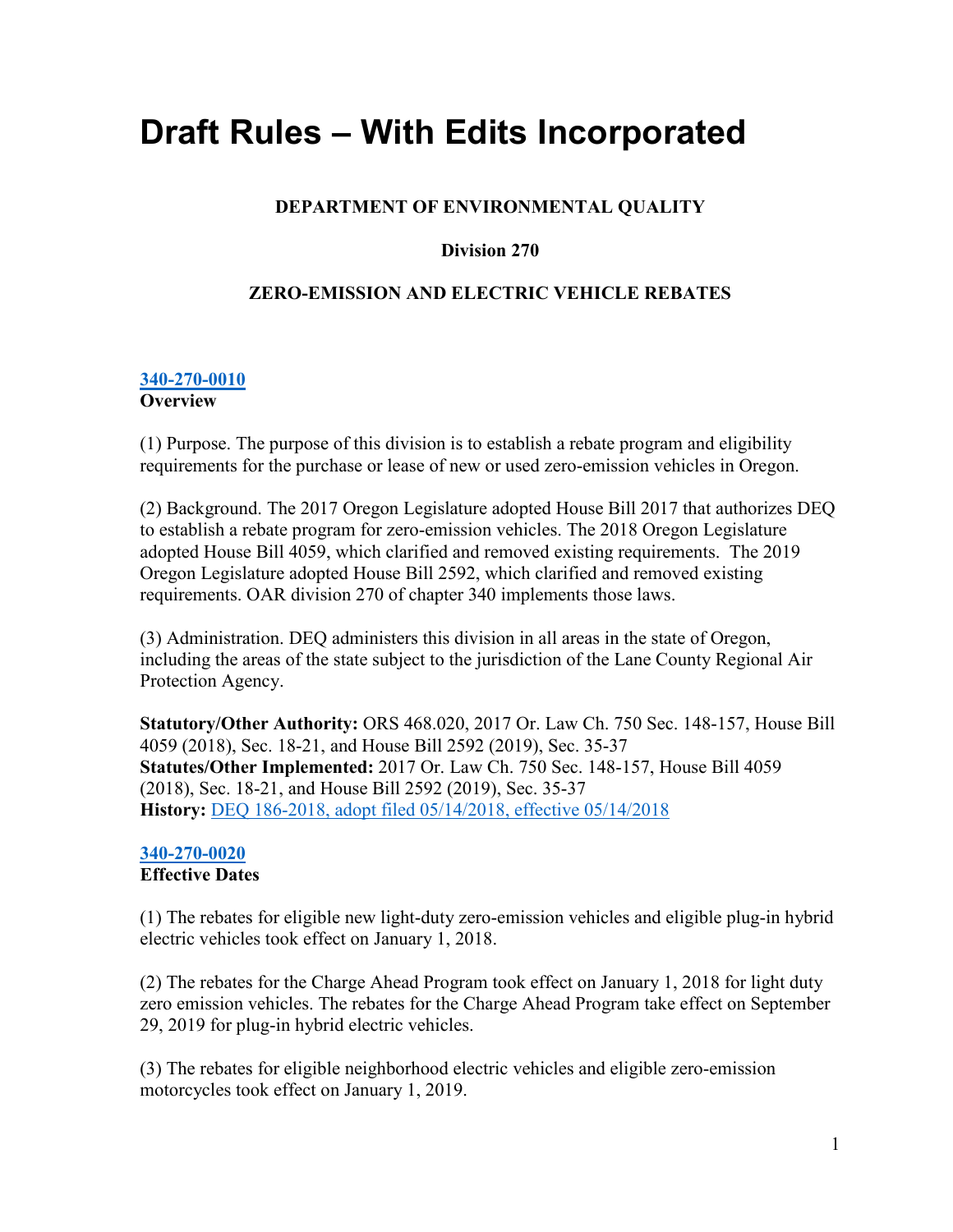(4) The rules in this division expire on January 2, 2024.

(5) The effective dates of the program are contingent on appropriate funding.

**Statutory/Other Authority:** ORS 468.020, 2017 Or. Law Ch. 750 Sec. 148-157, House Bill 4059 (2018), Sec. 18-21, and House Bill 2592 (2019), Sec. 35-37 **Statutes/Other Implemented:** 2017 Or. Law Ch. 750 Sec. 148-157, House Bill 4059 (2018), Sec. 18-21, and House Bill 2592 (2019), Sec. 35-37 **History:** [DEQ 186-2018, adopt filed 05/14/2018, effective 05/14/2018](https://secure.sos.state.or.us/oard/viewReceiptPDF.action?filingRsn=37756)

#### **[340-270-0030](https://secure.sos.state.or.us/oard/viewSingleRule.action?ruleVrsnRsn=253449)**

### **Definitions and Abbreviations**

(1) "Area median income" means the median income for the metropolitan statistical area in which a household is located or, if the household is not located within a metropolitan statistical area, for the metropolitan statistical area in closest proximity to the location of the household, as determined by the Housing and Community Services Department, adjusted for household size.

(2) "Charge Ahead rebate" means a rebate for the purchase of a new or used light-duty zeroemission vehicle with an electrochemical storage capacity or a plug-in hybrid electric vehicle issued through the Charge Ahead Program.

(3) "DEQ" is the Oregon Department of Environmental Quality or a contractor selected by DEQ.

- (4) "Eligible vehicle" means a motor vehicle that:
- (a) Qualifies as a:
- (A) Light-duty zero-emission vehicle with an electrochemical energy storage capacity;
- (B) Plug-in hybrid electric vehicle;
- (C) Neighborhood electric vehicle; or
- (D) Zero-emission motorcycle;
- (b) Is new, or has been previously used only as a dealership floor model or test-drive vehicle;
- (c) Has not previously been registered in Oregon;
- (d) Is constructed entirely from new parts that have never been the subject of a retail sale;
- (e) Has a base manufacturer's suggested retail price of less than \$50,000;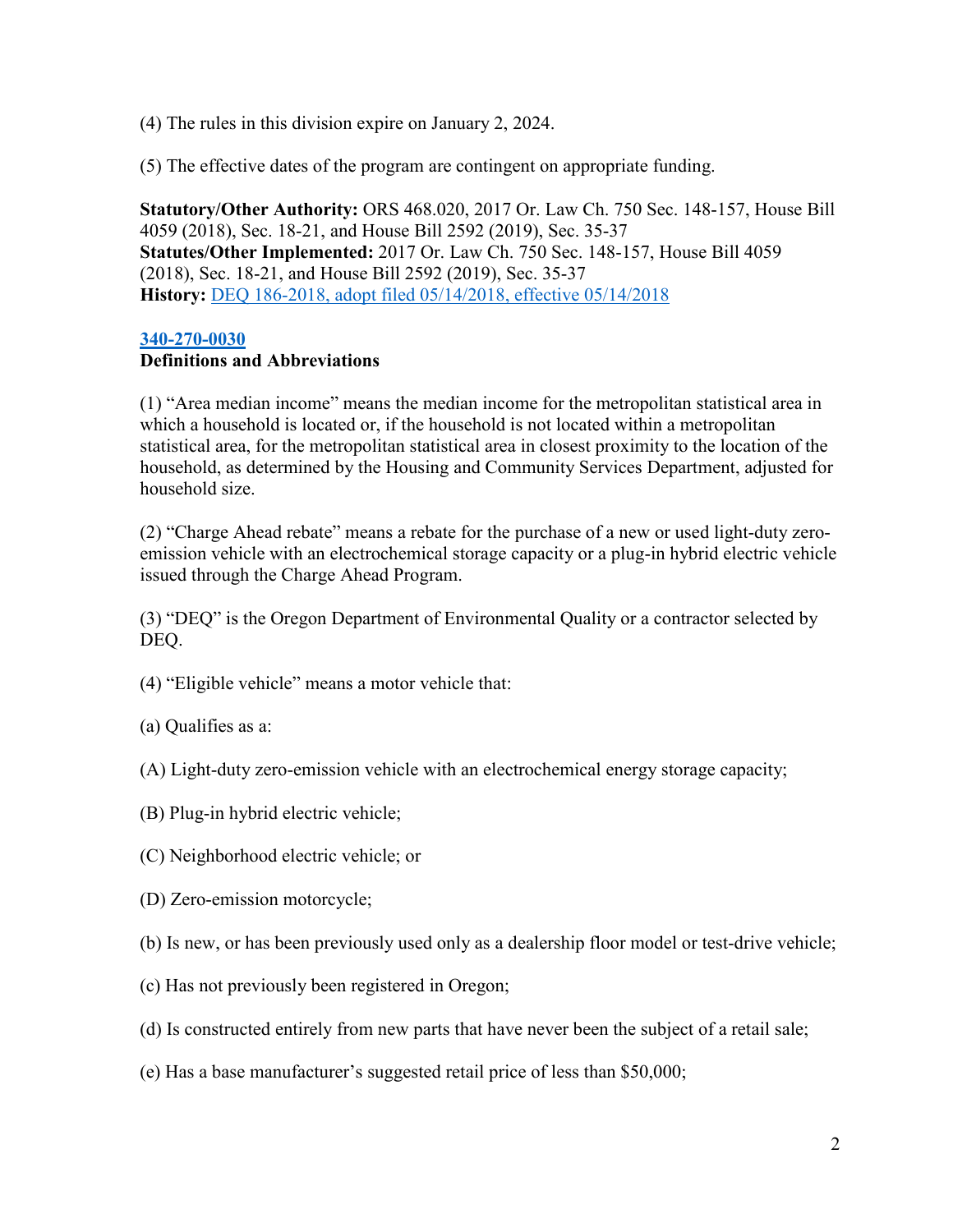(f) Is covered by a manufacturer's express warranty on the vehicle drive train, including the applicable energy storage system or battery pack, for at least 24 months from the purchase or lease date; and

(g) Is certified by the manufacturer to comply with all applicable federal safety standards issued by the National Highway Traffic Safety Administration for new motor vehicles and new motor vehicle equipment.

(5) "Household" means all individuals who reside in the place of residence, including all family members and roommates who are not related and not part of a separate lease agreement.

(6) "Lease date" means the day that the lease agreement is signed.

(7) "Light-duty zero-emission vehicle" means a motor vehicle that:

(a) Has a gross vehicle weight rating of 8,500 pounds or less;

(b) Is capable of travelling at a speed of 55 miles per hour or more;

(c) Has at least three wheels; and

(d) Is powered:

(A) Primarily by an electric battery and may or may not use a flywheel energy storage device or a capacitor that also stores energy to assist in vehicle operation;

(B) By polymer electrolyte membrane fuel cells or proton exchange membrane fuel cells that use hydrogen fuel and oxygen from the air to produce electricity; or

(C) Primarily by a zero-emission energy storage device that provides enough power for the vehicle to travel 75 miles or more using only electricity and may or may not use a backup alternative power unit that does not operate until the energy storage device is fully depleted.

(8) "Low income household" means a household with income less than or equal to 80 percent of the area median income.

(9) "Moderate income household" means a household with income less than or equal to 120 percent and greater than 80 percent of the area median income.

(10) "Motor vehicle" has the meaning given that term in ORS 801.360.

(11) "Neighborhood electric vehicle" means a motor vehicle that:

(a) Is powered using an electric battery;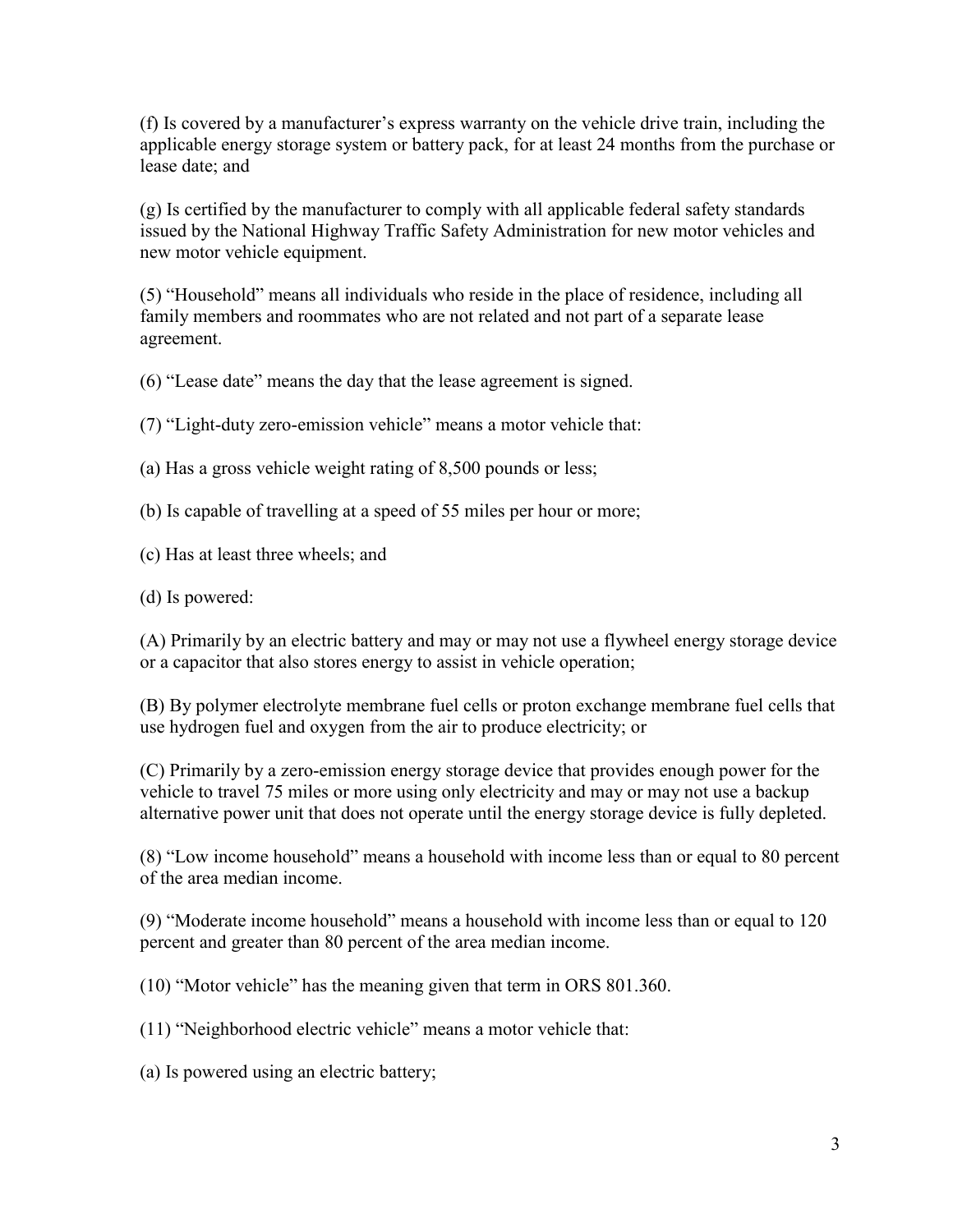(b) Has a gross vehicle weight not exceeding 3,000 pounds;

(c) Is capable of traveling at a speed of up to 25 mph; and

(d) Has at least four wheels.

(e) DEQ will require certification to zero-emission standards in California Code of Regulations Title 13, section 1962.2 to show a vehicle meets these specifications.

(12) "Person" means a person as defined in ORS 174.100 or a public body as defined in ORS 174.109.

(13) "Plug-in hybrid electric vehicle" means a motor vehicle that:

(a) Has zero evaporative emissions from its fuel system when operating as an electric vehicle;

(b) Has an onboard electrical energy storage device with useful capacity of 10 or more miles of urban dynamometer driving schedule range, as described by the United States Environmental Protection Agency in 40 CFR 600.116-12, on electricity alone;

(c) Is equipped with an onboard charger;

(d) Is rechargeable from an external connection to an off-board electrical source;

(e) Meets the super ultra-low emission vehicle standards for exhaust emissions, as certified to standards in California Code of Regulations, Title 13, section 1961(a)(4) (2003);

(f) Has a warranty of at least 15 years and 150,000 miles on emission control components;

(g) Is capable of travelling at a speed of 55 miles per hour or more;

(h) Has an on-board internal combustion engine; and

(i) Has at least three wheels.

(14) "Purchase date" means the day that the purchase and sales agreement is signed.

(15) "Used electric vehicle" means a light-duty zero-emission or plug-in hybrid electric vehicle that:

(a) Would have been eligible for the standard rebate at the time of its original sale or lease had the rebate program in OAR 340-270-0010 to -0500 existed or;

(b) Is a direct model predecessor of an eligible vehicle as defined in OAR 340-270-  $0030(4)(a)(A)$ .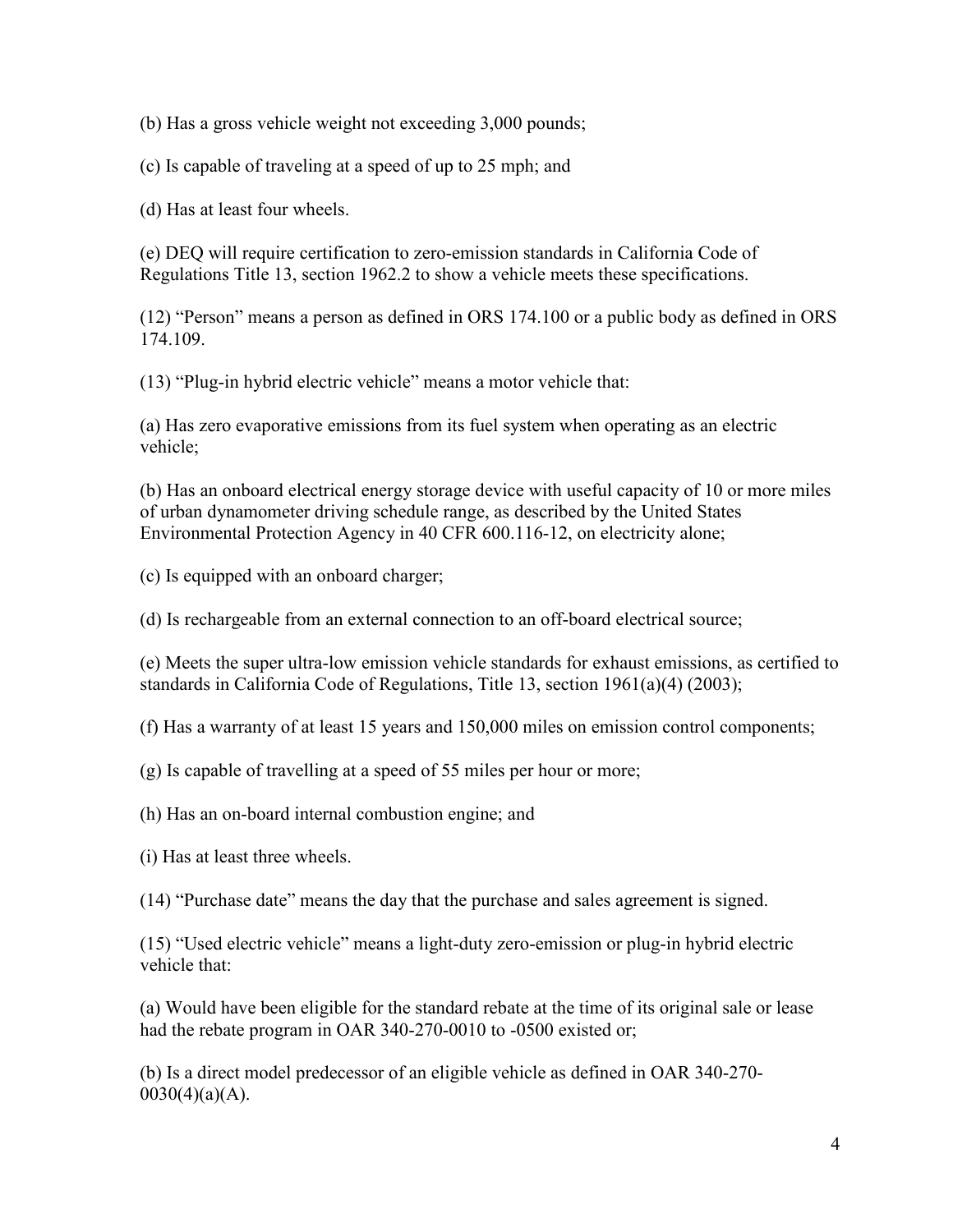(16) "Vehicle dealer" means:

(a) A person engaged in business in this state that has been issued a vehicle dealer certificate under ORS 822.020; or

(b) A person engaged in business in another state that would be subject to ORS 822.005 if the person engaged in business in this state.

(c) It does not include a person who:

(A) Conducts an event that lasts less than 7 consecutive days, for which the public is charged admission and at which otherwise eligible vehicles are sold at auction; or

(B) Sells an otherwise eligible vehicle at auction at an event as described in (A).

(17) "Zero-emission motorcycle" means a motor vehicle that:

(a) Has zero evaporative emissions from its fuel system;

(b) Is capable of attaining a speed of 55 miles per hour or more;

(c) Is designed to travel on two wheels; and

(d) Is powered by electricity.

(e) DEQ will require documentation of the following as proof that a motorcycle meets these specifications:

(A) Successful completion of the most current California Zero-Emission Motorcycle Evaluation Procedure, as defined in California's Implementation Manual for the Clean Vehicle Rebate Project; and

(B) Issuance of a "pass" determination and verification that the vehicle meets the specified range and acceleration requirements by the California Air Resources Board.

(18) "Zero-emission vehicle" means a motor vehicle that that is certified to zero-emission standards in California Code of Regulations, Title 13, section 1962.2.

[NOTE: View a PDF of California Implementation Manual by clicking on "Tables" link below.]

[ED. NOTE: To view tables referenced in rule text, [click here to view rule.\]](https://secure.sos.state.or.us/oard/viewSingleRule.action?ruleVrsnRsn=253449)

**Statutory/Other Authority:** ORS 468.020, 2017 Or. Law Ch. 750 Sec. 148-157, House Bill 4059 (2018), Sec. 18-21, and House Bill 2592 (2019), Sec. 35-37 **Statutes/Other Implemented:** 2017 Or. Law Ch. 750 Sec. 148-157, House Bill 4059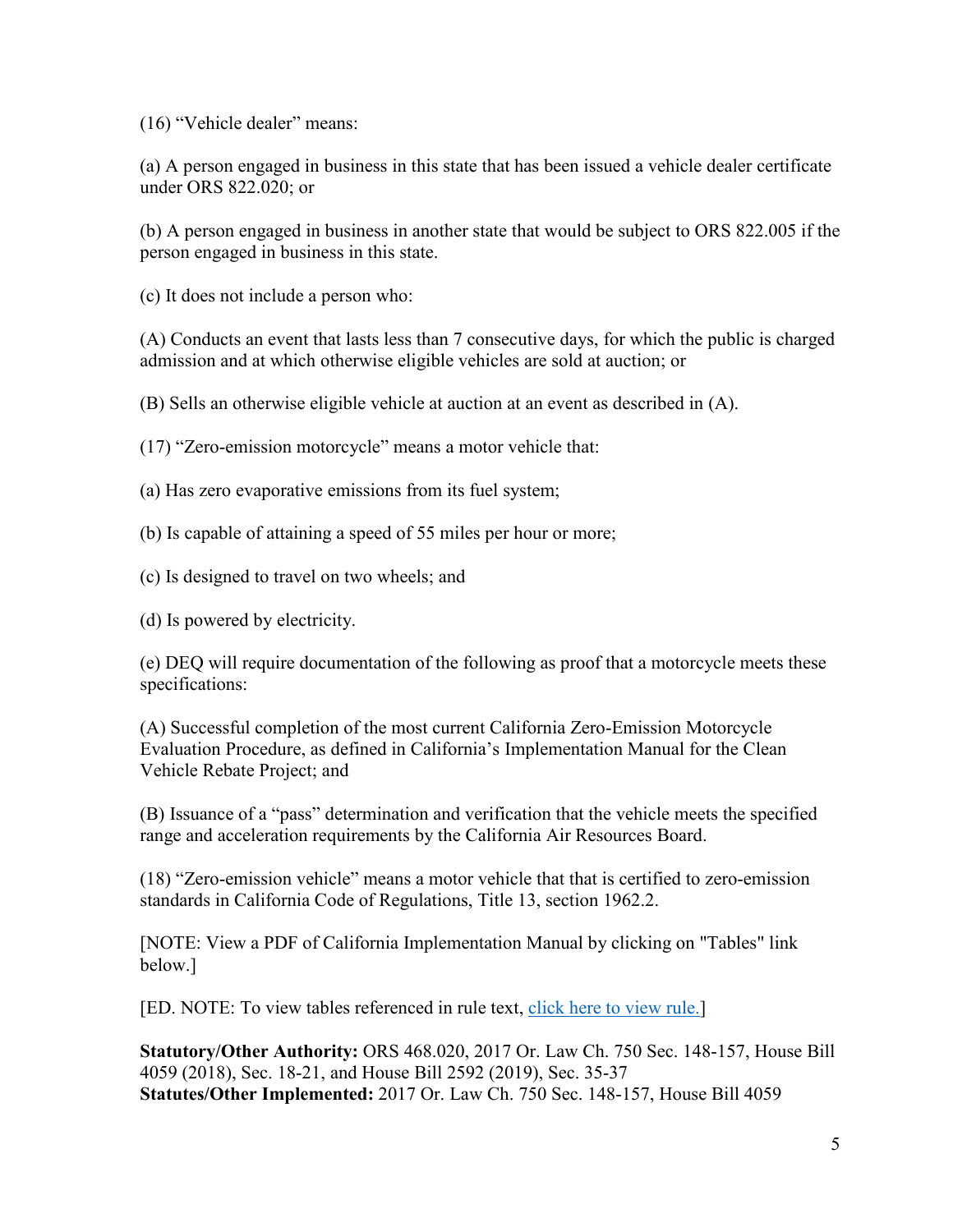(2018), Sec. 18-21, and House Bill 2592 (2019), Sec. 35-37 **History:** [DEQ 6-2019, amend filed 01/28/2019, effective 01/28/2019](https://secure.sos.state.or.us/oard/viewReceiptPDF.action?filingRsn=40443) [DEQ 186-2018, adopt filed 05/14/2018, effective 05/14/2018](https://secure.sos.state.or.us/oard/viewReceiptPDF.action?filingRsn=37756)

## **[340-270-0100](https://secure.sos.state.or.us/oard/viewSingleRule.action?ruleVrsnRsn=244923)**

## **Vehicles Eligible for Zero-Emission Vehicle Standard Rebates**

To qualify for a standard rebate, a motor vehicle must qualify as an eligible vehicle, as defined in OAR 340-270-0030(4), and must have a purchase or lease date on or after effective date of the program for the type of vehicle, as established in OAR 340-270-0020.

**Statutory/Other Authority:** ORS 468.020, 2017 Or. Law Ch. 750 Sec. 148-157, House Bill 4059 (2018), Sec. 18-21, and House Bill 2592 (2019), Sec. 35-37 **Statutes/Other Implemented:** 2017 Or. Law Ch. 750 Sec. 148-157, House Bill 4059 (2018), Sec. 18-21, and House Bill 2592 (2019), Sec. 35-37 **History:** [DEQ 186-2018, adopt filed 05/14/2018, effective 05/14/2018](https://secure.sos.state.or.us/oard/viewReceiptPDF.action?filingRsn=37756)

#### **[340-270-0110](https://secure.sos.state.or.us/oard/viewSingleRule.action?ruleVrsnRsn=244924)**

# **Amount of Zero-Emission Vehicle Standard Rebates**

(1) The amount of the rebate for eligible light-duty zero-emission vehicles and plug-in hybrid electric vehicles with electrochemical energy storage capacities of 10 kilowatt hours or more is \$2,500.

(2) The amount of the rebate for eligible light-duty zero-emission vehicles and plug-in hybrid electric vehicles with electrochemical energy storage capacities of less than 10 kilowatt hours is \$1,500.

(3) The amount of the rebate for eligible neighborhood electric vehicles is \$750.

(4) The amount of the rebate for eligible zero-emission motorcycles is \$750.

(5) DEQ will set the rebate amounts annually. In doing so, if DEQ determines that the rebate amounts should be adjusted, DEQ will engage in rulemaking to adjust the rebate amounts established herein.

**Statutory/Other Authority:** ORS 468.020, 2017 Or. Law Ch. 750 Sec. 148-157, House Bill 4059 (2018), Sec. 18-21, and House Bill 2592 (2019), Sec. 35-37 **Statutes/Other Implemented:** 2017 Or. Law Ch. 750 Sec. 148-157, House Bill 4059 (2018), Sec. 18-21, and House Bill 2592 (2019), Sec. 35-37 **History:** [DEQ 186-2018, adopt filed 05/14/2018, effective 05/14/2018](https://secure.sos.state.or.us/oard/viewReceiptPDF.action?filingRsn=37756)

#### **[340-270-0120](https://secure.sos.state.or.us/oard/viewSingleRule.action?ruleVrsnRsn=244925)**

# **Requirements for Zero-Emission Vehicle Standard Rebates**

(1) A person may only apply for a rebate if the person: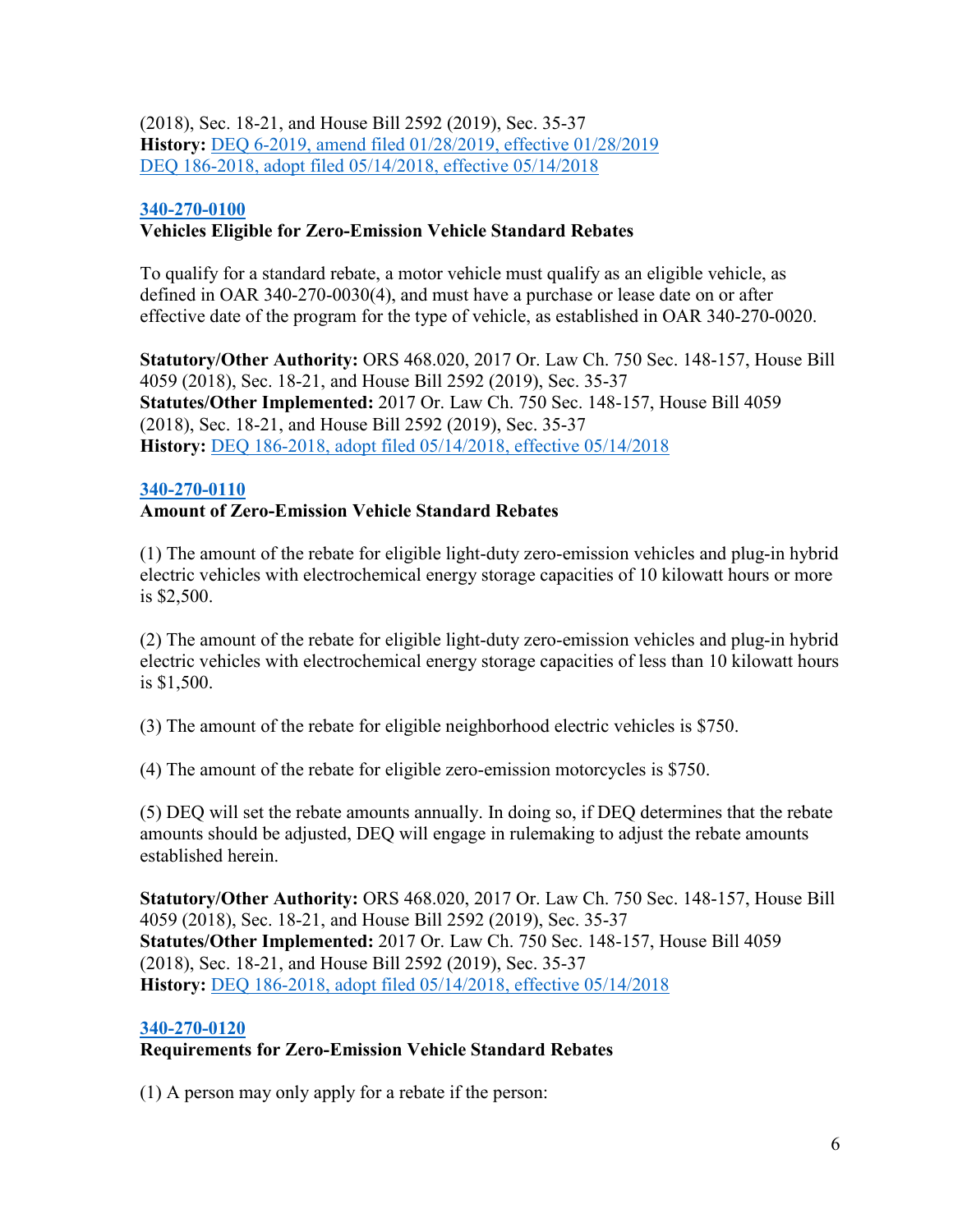(a) Owns or leases a vehicle that meets the requirements established in OAR 340-270-0100;

(b) If leasing a vehicle, has a minimum lease term of 24 months;

(c) Intends to retain the registration of the eligible vehicle for a minimum of 24 consecutive months after the purchase or lease date; and

(d) Is an Oregon resident.

(2) To qualify for a rebate, an applicant must:

(a) Apply using a form approved by DEQ;

(b) Provide information and documentation sufficient to allow DEQ to verify that the applicant purchased or leased an eligible vehicle;

(c) Purchase or lease an eligible vehicle from a vehicle dealer or an original equipment manufacturer, that does not have licensed franchised new automobile dealers in Oregon;

(d) Provide proof of registration of the eligible vehicle in Oregon;

(e) Submit an application within 6 months after the vehicle purchase or lease date, except that persons who purchased or leased an eligible vehicle between January 1, 2018 and August 2, 2018 may apply for the rebate if an application is submitted to DEQ by March 30, 2020. If DEQ has already received an application from the rebate applicant who purchased or leased an eligible vehicle between January 1, 2018 and August 2, 2018, and the applicant has been notified by DEQ of its receipt, the applicant does not need to reapply;

(f) Provide any additional information and documentation requested by DEQ that is necessary to ascertain that the applicant qualifies for a rebate; and

(g) Participate in ongoing research efforts and surveys regarding the program.

(3) Recipients may assign the rebate to a vehicle dealer, or to an original equipment manufacturer, that does not have licensed franchised new automobile dealers in Oregon. The limit established in subsection (5) of this rule does not apply to vehicle dealers or automobile manufacturers who receive rebate assignments pursuant to this section.

(4) Recipients may not make or allow any modifications to the vehicle's emission-control systems, hardware, or software calibrations, or the vehicle's hybrid system.

(5) An organization that applies for a rebate, including businesses, non-profit organizations, and state and municipal governments, is limited to 10 rebates per entity per calendar year. Organizational applicants must be based in Oregon or have an Oregon-based affiliate at the time the eligible vehicle is purchased or leased.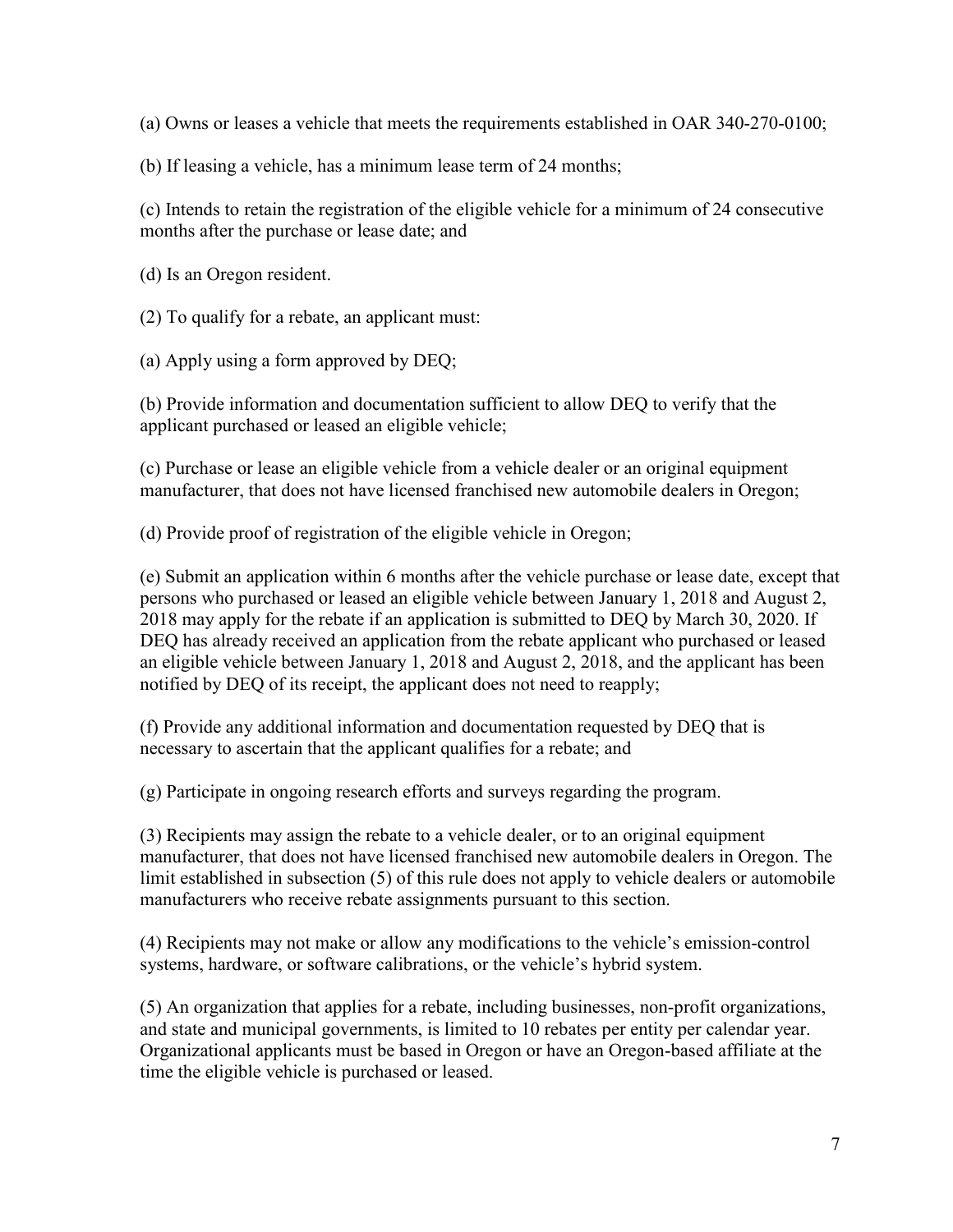(6) If the rebate recipient is an organization that applies for a rebate, it must submit annual usage data to DEQ for 2 years.

**Statutory/Other Authority:** ORS 468.020, 2017 Or. Law Ch. 750 Sec. 148-157, House Bill 4059 (2018), Sec. 18-21, and House Bill 2592 (2019), Sec. 35-37 **Statutes/Other Implemented:** 2017 Or. Law Ch. 750 Sec. 148-157, House Bill 4059 (2018), Sec. 18-21, and House Bill 2592 (2019), Sec. 35-37 **History:** [DEQ 186-2018, adopt filed 05/14/2018, effective 05/14/2018](https://secure.sos.state.or.us/oard/viewReceiptPDF.action?filingRsn=37756)

## **[340-270-0200](https://secure.sos.state.or.us/oard/viewSingleRule.action?ruleVrsnRsn=244926)**

# **Application Review Process**

(1) DEQ will process applications on a first-come, first-serve basis as received by DEQ; except in circumstances where a rebate recipient assigns a rebate to a vehicle dealer, or to an original equipment manufacturer, that does not have licensed franchised new automobile dealers in Oregon.

(2) DEQ will reject all applications that do not meet the applicable requirements of OAR 340-270-0100, -0120, -0410, and -0430.

(3) As provided in OAR 340-270-0120(2)(f), DEQ may require additional information or documentation to complete its review of an application. If DEQ does not receive the requested information and documentation within 14 days of its request, DEQ may reject the application.

(4) DEQ will provide a written explanation for all rejected applications. If DEQ rejects an application, an applicant may appeal that rejection by:

(a) Providing a written explanation of why the applicant believes that DEQ misapplied the statute or its rules or otherwise improperly rejected the applicant;

(b) Submitting that written explanation by depositing the explanation in the mail, with proper postage, postmarked within 60 days of the date of DEQ's written rejection; and

(c) Submitting the explanation to the Agency itself.

(5) DEQ will respond to an appeal of a rejection in writing as soon as is practicable. DEQ's response to an appeal is an order in other than a contested case.

**Statutory/Other Authority:** ORS 468.020, 2017 Or. Law Ch. 750 Sec. 148-157, House Bill 4059 (2018), Sec. 18-21, and House Bill 2592 (2019), Sec. 35-37 **Statutes/Other Implemented:** 2017 Or. Law Ch. 750 Sec. 148-157, House Bill 4059 (2018), Sec. 18-21, and House Bill 2592 (2019), Sec. 35-37 **History:** DEQ 200-2018, temporary amend filed [12/04/2018, effective 12/04/2018 through](https://secure.sos.state.or.us/oard/viewReceiptPDF.action?filingRsn=40030)  [06/01/2019](https://secure.sos.state.or.us/oard/viewReceiptPDF.action?filingRsn=40030) [DEQ 186-2018, adopt filed 05/14/2018, effective 05/14/2018](https://secure.sos.state.or.us/oard/viewReceiptPDF.action?filingRsn=37756)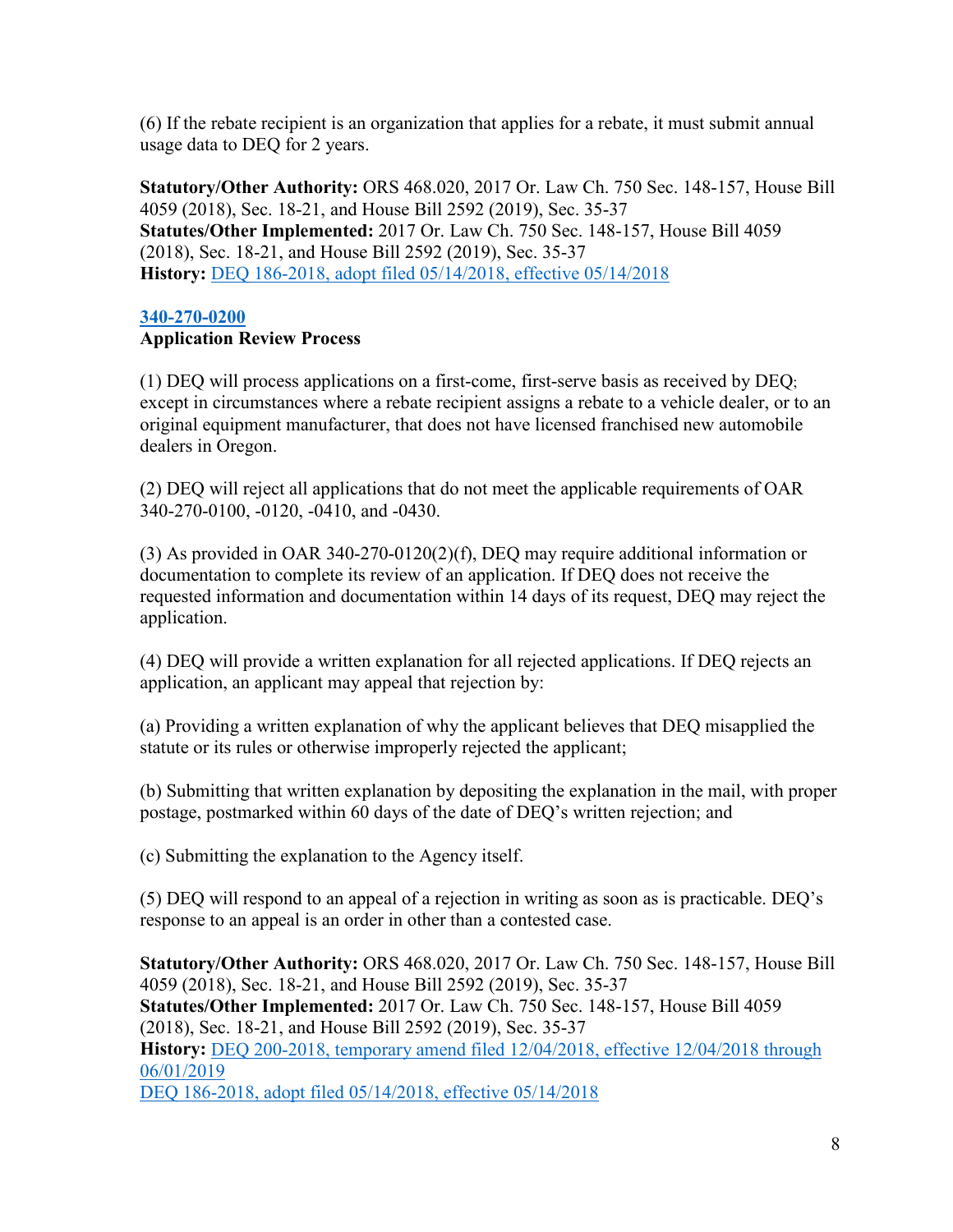# **[340-270-0300](https://secure.sos.state.or.us/oard/viewSingleRule.action?ruleVrsnRsn=244927) Vehicle Ownership Provision**

(1) If a rebate recipient sells the eligible vehicle for which a rebate was received, or terminates the eligible vehicle's lease, before the end of 24 months after the purchase or lease date, the rebate recipient must notify DEQ and must reimburse DEQ in a prorated amount based on the number of months that the rebate recipient owned or leased the vehicle.

(2) DEQ may waive the reimbursement requirement if DEQ determines a waiver is appropriate given unforeseeable or unavoidable circumstances that gave rise to a need for the rebate recipient to sell the vehicle or terminate the lease before the end of the 24-month period.

(3) To request a waiver, a person must submit a written application for a waiver to DEQ of the termination of the lease or sale of the vehicle that includes an explanation of why the person believes the waiver is appropriate.

(4) DEQ will consider the following factors in determining whether waiver appropriate;

(a) the extent to which repayment would be harsh under the circumstances;

(b) the extent to which the rebate recipient appears to be inappropriately taking advantage of the rebate program; or

(c) any other factors that DEQ considers appropriate.

(d) DEQ generally considers waiver appropriate in the following circumstances, unless the factors weigh strongly against a waiver under the individual facts and circumstances: military duty; death of the rebate recipient; and totaling of the eligible vehicle. This is a non-exclusive list.

(5) DEQ will provide a written explanation for all rejected waiver applications. If DEQ rejects a waiver application, an applicant may appeal that rejection by:

(a) Providing a written explanation of why the applicant believes that DEQ misapplied the statute or its rules or otherwise improperly rejected the applicant;

(b) Submitting that written explanation by depositing the explanation in the mail, with proper postage, postmarked within 60 days of the date of DEQ's written rejection; and

(c) Submitting the explanation to the Agency itself.

(6) DEQ will respond to an appeal of a rejection in writing as soon as is practicable. DEQ's response to an appeal is an order in other than a contested case.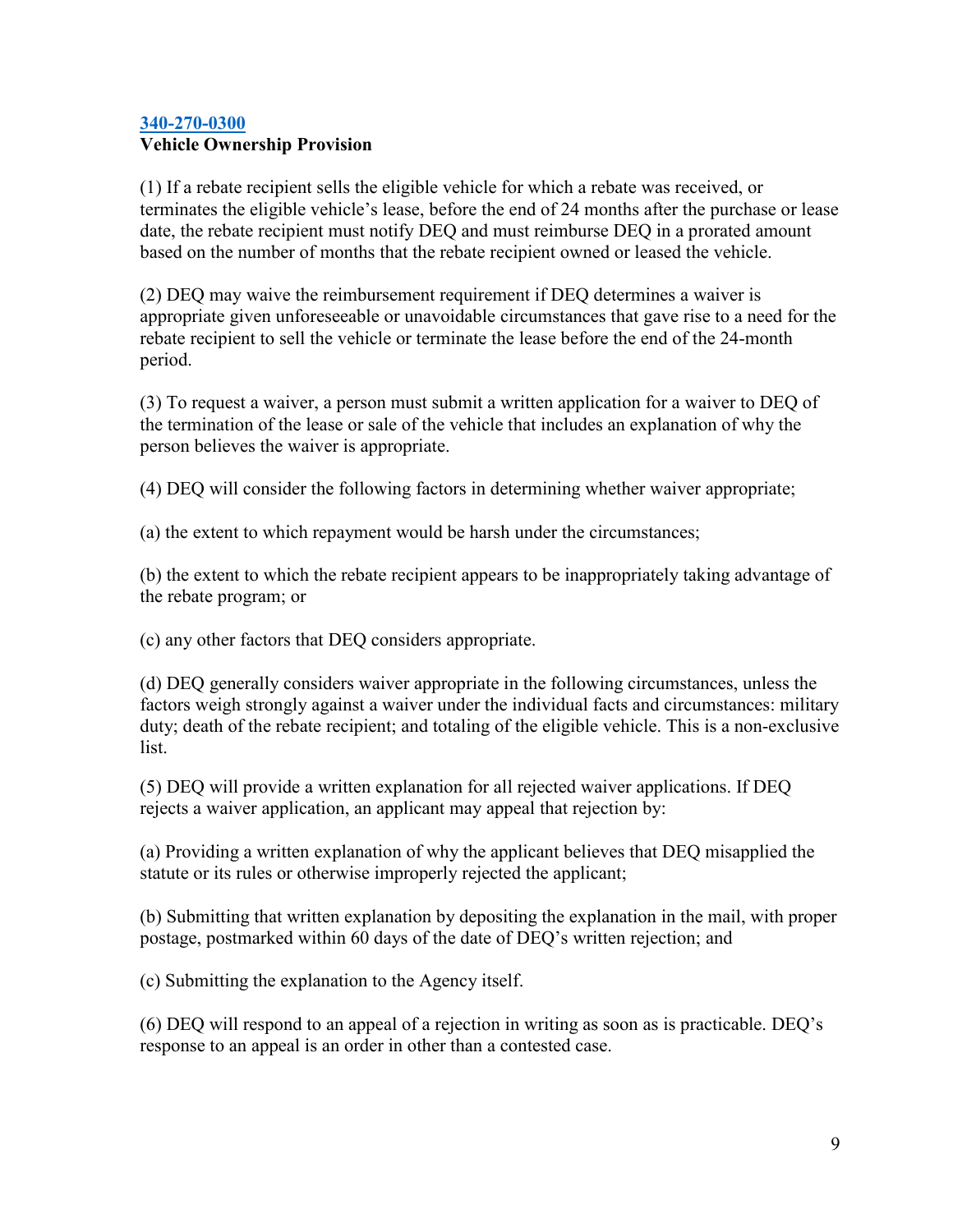**Statutory/Other Authority:** ORS 468.020, 2017 Or. Law Ch. 750 Sec. 148-157, House Bill 4059 (2018), Sec. 18-21, and House Bill 2592 (2019), Sec. 35-37 **Statutes/Other Implemented:** 2017 Or. Law Ch. 750 Sec. 148-157, House Bill 4059 (2018), Sec. 18-21, and House Bill 2592 (2019), Sec. 35-37 **History:** [DEQ 186-2018, adopt filed 05/14/2018, effective 05/14/2018](https://secure.sos.state.or.us/oard/viewReceiptPDF.action?filingRsn=37756)

#### **[340-270-0400](https://secure.sos.state.or.us/oard/viewSingleRule.action?ruleVrsnRsn=244928) Charge Ahead Program**

(1) OAR 340-270-0400 through -0430 establish the requirements for the Charge Ahead Program.

(2) The Charge Ahead Program provides rebates for the purchase or lease of new or used vehicles that meet the requirements of OAR 340-270-0410 if the purchaser is from a low or moderate-income household during the year the vehicle was purchased or leased.

**Statutory/Other Authority:** ORS 468.020, 2017 Or. Law Ch. 750 Sec. 148-157, House Bill 4059 (2018), Sec. 18-21, and House Bill 2592 (2019), Sec. 35-37 **Statutes/Other Implemented:** 2017 Or. Law Ch. 750 Sec. 148-157, House Bill 4059 (2018), Sec. 18-21, and House Bill 2592 (2019), Sec. 35-37 **History:** [DEQ 186-2018, adopt filed 05/14/2018, effective 05/14/2018](https://secure.sos.state.or.us/oard/viewReceiptPDF.action?filingRsn=37756)

# **[340-270-0410](https://secure.sos.state.or.us/oard/viewSingleRule.action?ruleVrsnRsn=244929)**

# **Vehicles Eligible for the Charge Ahead Program**

To qualify for a Charge Ahead rebate, a motor vehicle must be either a new or used lightduty zero-emission vehicle with an electrochemical storage capacity and have a purchase or lease date on or after January 1, 2018 or a new or used plug-in hybrid electric vehicle and have a purchase or lease date on or after September 29, 2019.

**Statutory/Other Authority:** ORS 468.020, 2017 Or. Law Ch. 750 Sec. 148-157, House Bill 4059 (2018), Sec. 18-21, and House Bill 2592 (2019), Sec. 35-37 **Statutes/Other Implemented:** 2017 Or. Law Ch. 750 Sec. 148-157, House Bill 4059 (2018), Sec. 18-21, and House Bill 2592 (2019), Sec. 35-37 **History:** [DEQ 186-2018, adopt filed 05/14/2018, effective 05/14/2018](https://secure.sos.state.or.us/oard/viewReceiptPDF.action?filingRsn=37756)

# **[340-270-0420](https://secure.sos.state.or.us/oard/viewSingleRule.action?ruleVrsnRsn=244930)**

# **Amount of Charge Ahead Program Rebate**

(1) The amount of the Charge Ahead rebate is \$2,500.

(2) A Charge Ahead rebate may be combined with a standard rebate under OAR 340-270- 0110 if the applicant meets the requirements in OAR 340-270-0100.

(3) DEQ will set the rebate amounts annually. If DEQ determines that the rebate amounts should be adjusted, DEQ will engage in rulemaking to adjust the rebate amounts.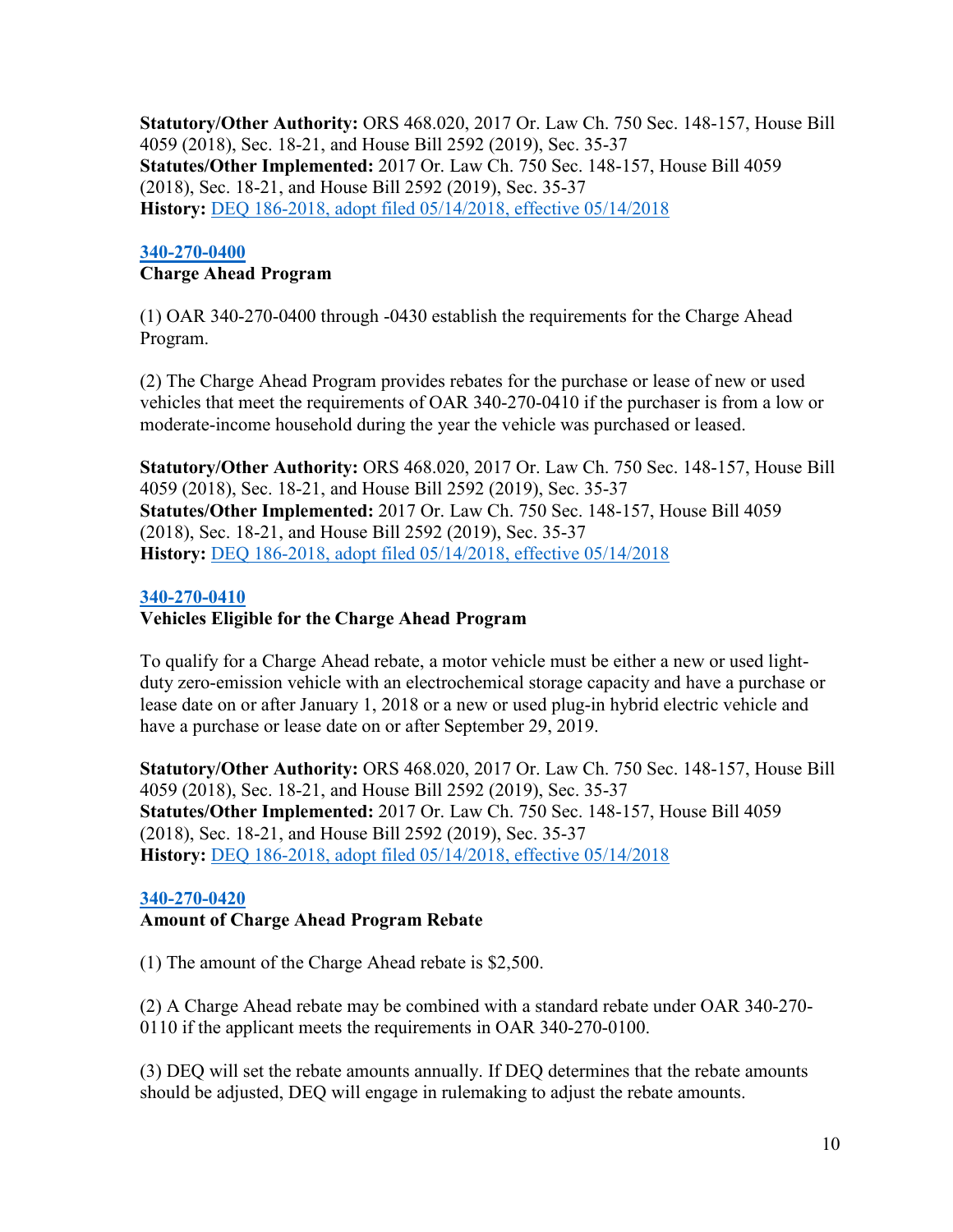**Statutory/Other Authority:** ORS 468.020, 2017 Or. Law Ch. 750 Sec. 148-157, House Bill 4059 (2018), Sec. 18-21, and House Bill 2592 (2019), Sec. 35-37 **Statutes/Other Implemented:** 2017 Or. Law Ch. 750 Sec. 148-157, House Bill 4059 (2018), Sec. 18-21, and House Bill 2592 (2019), Sec. 35-37 **History:** [DEQ 186-2018, adopt filed 05/14/2018, effective 05/14/2018](https://secure.sos.state.or.us/oard/viewReceiptPDF.action?filingRsn=37756)

#### **[340-270-0430](https://secure.sos.state.or.us/oard/viewSingleRule.action?ruleVrsnRsn=244931)**

# **Requirements for Charge Ahead Program Rebates**

(1) A person may only apply for a rebate if the person:

(a) Owns or leases a vehicle that meets the requirements established in OAR 340-270-0410;

(b) If leasing a vehicle, has a minimum lease term of 24 months;

(c) Intends to retain the registration of the eligible vehicle for a minimum of 24 consecutive months after the purchase or lease date; and

(d) Is an Oregon resident.

- (2) To qualify for a Charge Ahead rebate, an applicant must:
- (a) Apply using a form approved by DEQ;

(b) Provide information and documentation sufficient to allow DEQ to verify that the applicant purchased or leased a vehicle that meets the requirements established in OAR 340- 270-0410;

(c) Provide sufficient information to allow DEQ to determine that the applicant is a member of a low or moderate-income household during the year the vehicle was purchased or leased. DEQ will rely on documentation of an applicant's income from the year the vehicle was purchased or leased or, if that information is unavailable or inadequate, from a previous year. DEQ will rely on the most recent area median income determinations of the Housing and Community Services Department available at the time of application.

(d) Purchase or lease an eligible vehicle from a vehicle dealer or an original equipment manufacturer, that does not have licensed franchised new automobile dealers in Oregon;

(e) Provide proof of registration of the vehicle that meets the requirements established in OAR 340-270-0410 in Oregon;

(f) Submit an application within 6 months after the vehicle purchase or lease date, except that persons who purchased or leased a vehicle that meets the requirements established in OAR 340-270-0410 between January 1, 2018 and August 2, 2018 may apply for a rebate if an application is submitted to DEQ by March 30, 2020. If DEQ has already received an application from the person who purchased or leased a vehicle that meets the requirements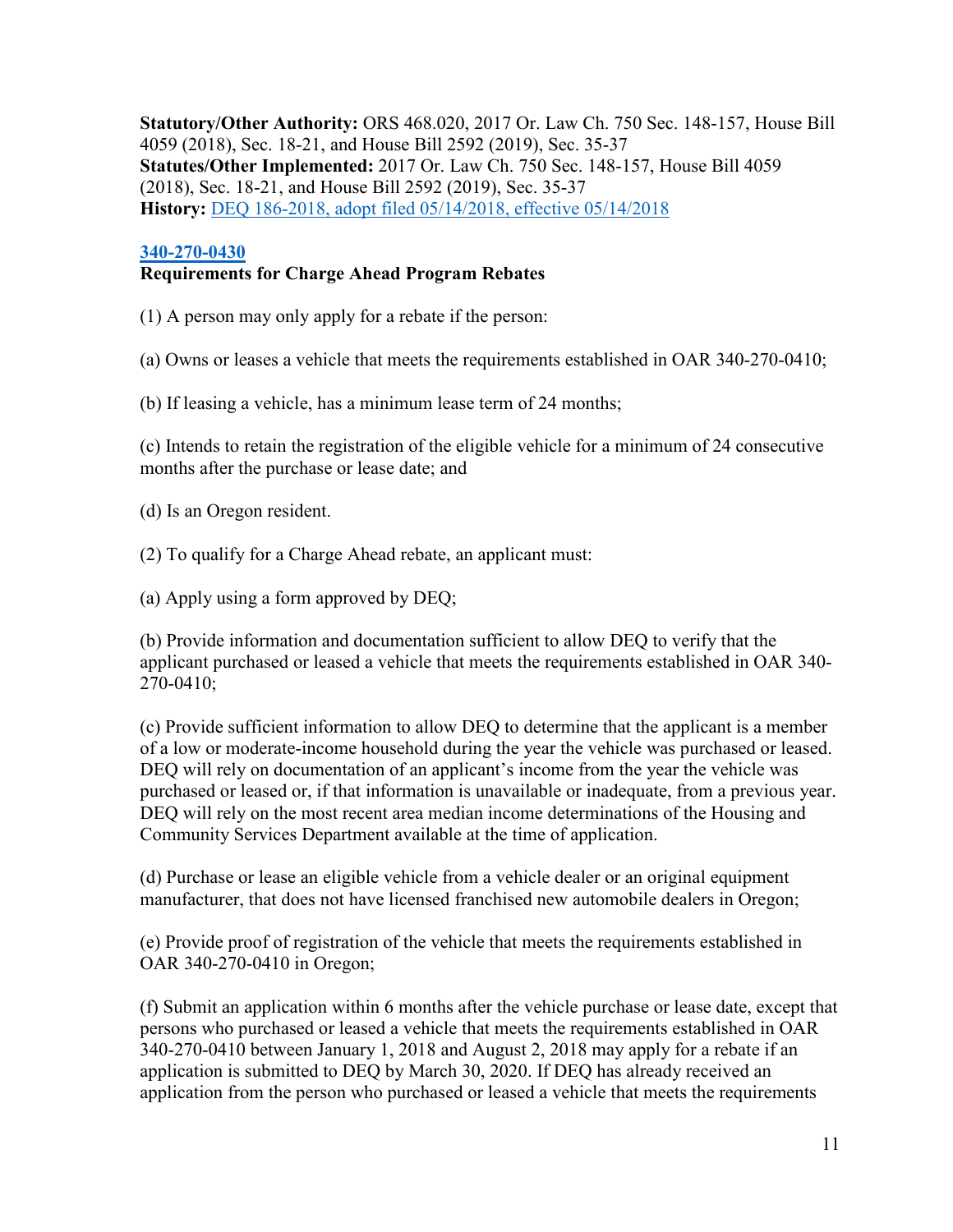established in OAR 340-270-0410 between January 1, 2018 and August 2, 2018, and the applicant has been notified by DEQ of its receipt, the applicant does not need to reapply;

(g) Provide any additional information and documentation requested by DEQ that is necessary to ascertain that the applicant qualifies for a rebate;

(h) Provide information requested by DEQ that DEQ determines is necessary to ascertain that the person is not buying, selling, or leasing vehicles in a manner that circumvents the intent of the Charge Ahead Program, including an attestation that the person has not in the past owned or leased the vehicle for which a rebate is sought; and

(i) Participate in ongoing research efforts and surveys regarding the program.

(3) Recipients may assign the rebate to a vehicle dealer, or to an original equipment manufacturer that does not have licensed franchised new automobile dealers in Oregon. The limit established in subsection (5) of this rule does not apply to vehicle dealers or automobile manufacturers who receive rebate assignments pursuant to this section.

(4) Recipients may not make or allow any modifications to the vehicle's emission-control systems, hardware, or software calibrations, or the vehicle's hybrid system.

(5) The application review process established by OAR 230-270-0200 will apply to applications for Charge Ahead rebates.

(6) The vehicle ownership requirements established by OAR 230-270-0300 will apply to Charge Ahead Rebates.

(7) DEQ will conduct community outreach to low income households, moderate-income households and community-based organizations, in order to:

(a) Solicit feedback on program implementation; and

(b) Take steps to ensure the program is promoted effectively.

**Statutory/Other Authority:** ORS 468.020, 2017 Or. Law Ch. 750 Sec. 148-157, House Bill 4059 (2018), Sec. 18-21, and House Bill 2592 (2019), Sec. 35-37 **Statutes/Other Implemented:** 2017 Or. Law Ch. 750 Sec. 148-157, House Bill 4059 (2018), Sec. 18-21, and House Bill 2592 (2019), Sec. 35-37 **History:** [DEQ 186-2018, adopt filed 05/14/2018, effective 05/14/2018](https://secure.sos.state.or.us/oard/viewReceiptPDF.action?filingRsn=37756)

# **[340-270-0500](https://secure.sos.state.or.us/oard/viewSingleRule.action?ruleVrsnRsn=244933)**

# **Allocation of Rebate Funding**

DEQ will allocate at least 10 percent of available moneys deposited per biennium into the Zero-Emission Incentive Fund for rebates under the Charge Ahead Program.